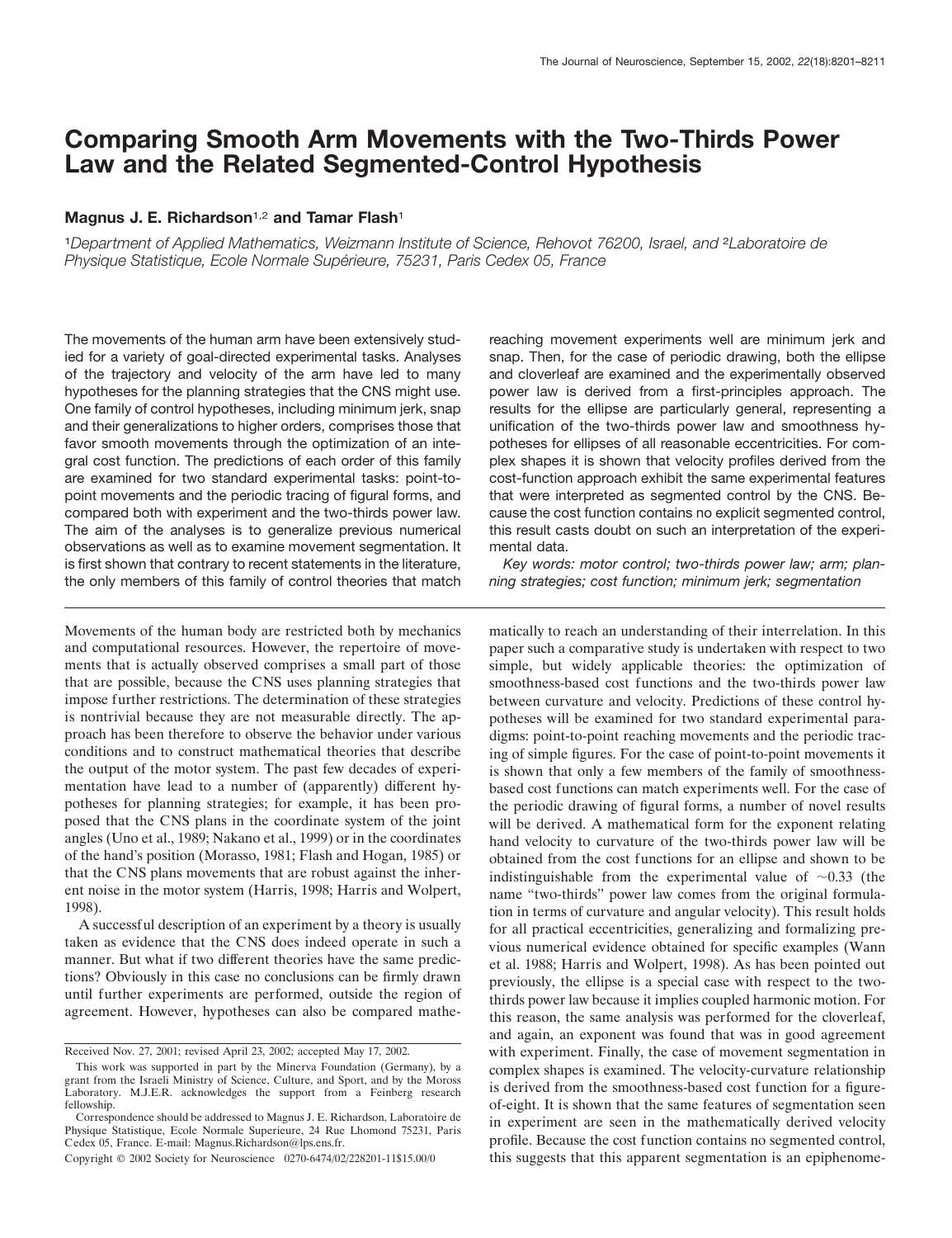num of smooth movements, in agreement with the experimental work of Sternad and Schaal (1999).

#### **MATERIALS AND METHODS**

In this section, the two motor-control hypotheses to be studied will be defined mathematically, and the notion of segmentation with respect to the two-thirds power law will be reviewed.

*The mean squared derivative cost functions.* Each member of this family of motion-planning hypotheses is a generalized version of the minimumjerk approach used initially to model velocity profiles generated by elbow movements (Hogan, 1984) and later extended to trajectory prediction for reaching movements between visual targets in the horizontal plane and to curved and obstacle-avoidance movements (Flash and Hogan, 1985). Since then, the minimum-jerk hypothesis has been applied to a great many other motor tasks, including the drawing of complicated figural patterns (Viviani and Flash, 1995; Todorov and Jordan, 1998) for which a numerical approach was used to obtain velocity profiles in excellent agreement with experiment. The predictions of these mean squared derivative (MSD) hypotheses are derived through the minimization of the time integral of the squared *n*th-derivative of the coordinates of the hand  $(x(t), y(t))$ :

$$
C_n = \int_0^T dt \bigg( \left( \frac{d^n x}{dt^n} \right)^2 + \left( \frac{d^n y}{dt^n} \right)^2 \bigg), \tag{1}
$$

where *T* is the duration, or period of the movement. Each order *n*, which can take any integer value between unity and infinity, corresponds to a different member of the family and is an independent hypothesis for how the CNS might plan movement. For  $n = 2$ ,  $n = 3$ , and  $n = 4$  the corresponding hypotheses have been named minimum acceleration, jerk, and snap, respectively. The case  $n = 1$  of minimum velocity is not compatible with the observed velocity and acceleration data and will not be considered here.

For completeness it should be stated that the trajectories derived miss some of the fine detail seen in point-to-point movements. The paths measured are actually slightly, but systematically, curved depending on their position with respect to the body. This observation has led to further hypotheses (Flash, 1987; Uno et al., 1989; Harris and Wolpert, 1998) that deal with the problem of motor execution and include explicit details of the mechanical properties of the arm. Nevertheless, the simpler cost function of minimum jerk gives a satisfactory prediction of the observed movements and is more than sufficiently accurate to provide the basis for the analyses below.

Given that minimum jerk is just one member of the MSD cost function family (with  $n = 3$ ), it could be asked if the theoretical velocity profiles derived for other orders give an equally good prediction of experiment. Recently it was stated in the literature (Harris, 1998) that this was indeed the case. If this were true it would of course imply a fundamental problem with MSD-generated velocity profiles: if they all fit the data equally well there are no criteria for choosing one hypothesis over another. In the first part of Results it will be shown that in fact this is not the case. By calculating the predicted velocity profiles for each order, it will be shown that only minimum jerk (and to a lesser extent minimum snap) is compatible with the experimental data.

*The two-thirds power law.* In the extensive analysis of handwriting and drawing motion, where the trajectories of the hand are curved, it was seen that the velocity is not constant but varies strongly with the instantaneous curvature. It was found (Viviani and Terzuolo, 1982; Lacquaniti et al., 1983) that this phenomena could be expressed in terms of a power law between velocity  $v$  and curvature  $\kappa$  as follows:

$$
v = g\kappa^{-\beta},\tag{2}
$$

where the accepted value of the exponent  $\beta \approx 0.33$ . The factor *g* is known as the gain factor and is set by the tempo of the movement. The name "two-thirds" power law comes from the original formulation of the law in terms of the angular velocity. The tracing of ellipses of various eccentricities is the most extensively analyzed task used in the examination of the power law. However, many results exist for more complex shapes, and although the power is not indistinguishable from 0.33 in every case (Wann et al. 1988; Viviani and Schneider, 1991; Viviani and Flash, 1995) the power-law form still holds with an exponent close to this value.

An intriguing aspect of the power law is seen in the tracing of extended shapes and also in free scribbling. In such cases a single value of the gain

factor *g* is not sufficient to fit the data. However, a power law between velocity and curvature can still be shown to exist if a piecewise constant gain factor is used. A second and separate issue is that the regions of zero curvature in such shapes are incompatible with the power law in its usual form, and so an altered form involving an effective radius of curvature *R*\* (the standard radius of curvature is  $R = 1/\kappa$ ) was also introduced to avoid divergences (Viviani and Stucchi, 1992). Thus the velocity  $v$ , in this case, takes the form:

$$
v = g_j(R^*)^{\beta} = g_j \left(\frac{R}{1 + \alpha R}\right)^{\beta}
$$
 for each segment *j* of the shape, (3)

with  $\alpha = 0.05$ . The discontinuous changes throughout the movement of the gain factor are compelling evidence for segmentation of movements in the CNS (Viviani and Cenzato, 1985) and are seen clearly in log–log plots of velocity versus curvature. Recently, this view of segmentation was challenged in the paper of Sternad and Schall (1999). Subjects were asked to trace increasingly large ellipses with the point of their finger. It was found that the larger the ellipse traced, the clearer the evidence of segmentation in the velocity of the finger. However, at the same time it was shown that the motion at the joints was purely oscillatory. Based on these observations, it was concluded that the apparent segmentation of the hand trajectories was a result of the nonlinearities in the forward kinematics of the human arm (which become significant for large movements). However, it is also true that segmentation is seen in the tracing of small, but complex shapes, which would be in the linear regime of the kinematic transformations. The aim here will be to examine if a smoothness maximization of the end-point trajectory around such a complex shape also yields apparent segmentation [it should be stressed at this point that unlike in Viviani and Flash (1995), no experimental data is used in obtaining the prediction: the approach is from first principles].

#### **RESULTS**

In this section, explicit mathematical forms for the order-*n* predicted velocity profiles will be given for the two contrasting experimental tasks of point-to-point and periodic drawing movements.

#### **Reaching movements in the plane**

The aim of this section is to analyze the forms of the predicted velocity profiles for each order *n* of the derivative of the coordinates of the hand. The mathematical form for the *n*th-order profile will be obtained, and the limit  $n \to \infty$  will be examined. It will be shown that the profiles diverge in this limit, and therefore not all MSD profiles can fit the data equally well.

The position vector of the hand is written as  $r = (x, y)$ . Using the Euler–Lagrange formalism for the functional minimization of the cost function given in Equation 1 yields the following differential equation for the trajectory *r* as a function of time *t*:

$$
\frac{d^{2n}r}{dt^{2n}} = 0.\t\t(4)
$$

This implies that *r* is an order  $(2n - 1)$ th polynomial in time and therefore that the velocity is an order  $(2n - 2)$ th polynomial in time. The constants in this polynomial can be found by applying the boundary conditions. The first set of boundary conditions are those that enforce the maximal allowable stationarity at the start and at the end of the movement. For an *n*th order MSD velocity profile this requires setting the first  $(n - 1)$ th time derivatives of *r* to zero at  $t = 0$  and  $t = T$ . As an example, minimum jerk with  $n = 3$  has boundary conditions of zero velocity and acceleration at the start and end of the reach. It should be noted that these boundary conditions are the only choice that does not require input of experimental data (e.g. the velocity) at the beginning and end of the movement. The differential Equation 4 for the trajectory can be integrated using the boundary conditions, allowing all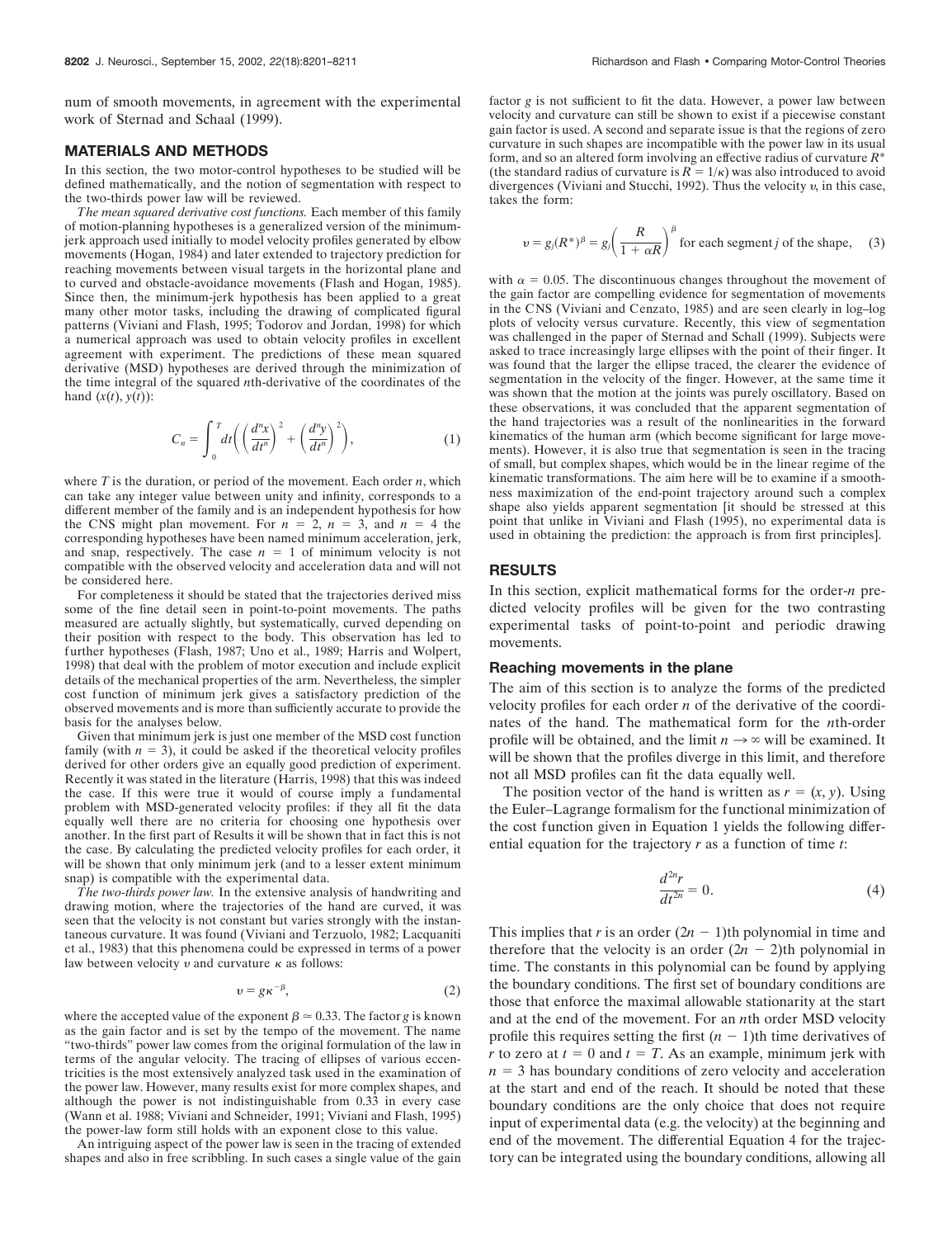but one of the  $2n - 1$  constants in the velocity profile  $v_n$  to be found:

$$
v_n=p_n(4\tau(1-\tau))^{n-1},
$$

where the only unknown is the peak velocity  $p_n$  (occurring at  $\tau =$  $\frac{1}{2}$ ) which is different for each order *n* of the cost function. The notation  $\tau = t/T$  (where *T* is the movement duration) has also been introduced to simplify the appearance of the equation. The final quantity needed,  $p_n$ , can be found by integrating the velocity over time and setting the result equal to the total amplitude of the movement *L*. The resulting integral can be found in a standard book of tables and gives the following form for the peak velocity, and its limit when *n* is large:

$$
p_n = \left(\frac{L}{T}\right) \frac{1}{4^{n-1}} \frac{(2n-1)!}{(n-1)!^2}
$$
  
\n
$$
p_n \approx 2\left(\frac{L}{T}\right) \sqrt{\frac{n}{\pi}} \text{ for } n \to \infty.
$$
 (5)

The  $n \to \infty$  limit was obtained using Stirling's formula for factorials of large numbers. This result should be interpreted as the average velocity *L*/*T* multiplied by an order-*n*-dependent factor. The ratio between the peak and average velocities implied by this result is a simple (but sufficient for the purposes of discounting the higher-order MSD cost functions) measure of the shape of the order-*n* velocity profile. Experimentally, the mean value of the peak to average velocity ratio has been measured over 30 movements and found to be close to 1.8 (Flash and Hogan, 1985) with an SD of  $\sim$ 10%. This value should be compared with the predicted results from Equation 5:

1.5 minimum acceleration 
$$
n = 2
$$
  
1.875 minimum jerk  $n = 3$   
2.186 minimum snap  $n = 4$ .

Clearly the predictions of the minimum-jerk cost function fall between the bounds mentioned above, but as can be seen in Figure 1, minimum snap also gives a reasonable fit of the data. From this figure and also Equation 5 it can be seen that the ratio of peak to average velocity increases as a function of *n*. This is a result of the large *n* form given in Equation 5 above. It is therefore apparent that high-order MSD velocity profiles are incompatible with experiment: because as *n* tends to infinity the predicted peak velocity goes to infinity, diverging with the squareroot of *n*. The functional form of the velocity profile in this limit can be found using the following simple argument: the distance traveled by the hand is constrained to be *L* and is equal to the area under the velocity curve. Therefore to compensate for the diverging peak velocity, the width of the bell-shaped velocity profile must become increasingly small for larger *n* (although still remaining centered at  $\tau = \frac{1}{2}$ ). In the extreme limit of  $n \to \infty$  this forces the velocity profile to have a vanishingly small width to counterbalance the increasingly high peak velocity. Therefore the velocity curve takes the form of a Dirac delta function centered on time *T*/2, which is clearly unacceptable experimentally and physically. This result provides the proof that only the low-order MSD velocity profiles could be compatible with experiment.

However, the conclusions reached above need to be reconciled with the results previously reported that stated that the MSD velocity profiles converge to an experimentally more realistic Gaussian function in the large *n* limit (Harris, 1998). There the velocity profiles found at each order *n* were rescaled by different



*Figure 1.* The MSD profiles for  $n = 2, 3, 4$ , and 10 with the only experimental input being the time scale  $T$  (given by the experimental data). The profiles become narrower and taller as *n* increases. The experimental curve is best fitted by minimum jerk  $n = 3$  and snap  $n = 4$ .



*Figure 2.* The same profiles as in Figure 1 but rescaled as by Harris (1998). Each profile is rescaled such that they all pass through the points marked by *arrows.* A cut-off for the start and end of the movements must also be supplied.

(*n*-dependent) amounts so that their peaks all coincided at the same point and their widths passed through a value of 25% of the normalized peak velocity at the same times. Such a rescaling of the profiles in Figure 1 has been performed, with the results plotted in Figure 2. In this way, it appears that the curves become similar as *n* takes higher values, with the  $n = \infty$  limit converging to a Gaussian. Nevertheless, because the velocity tails become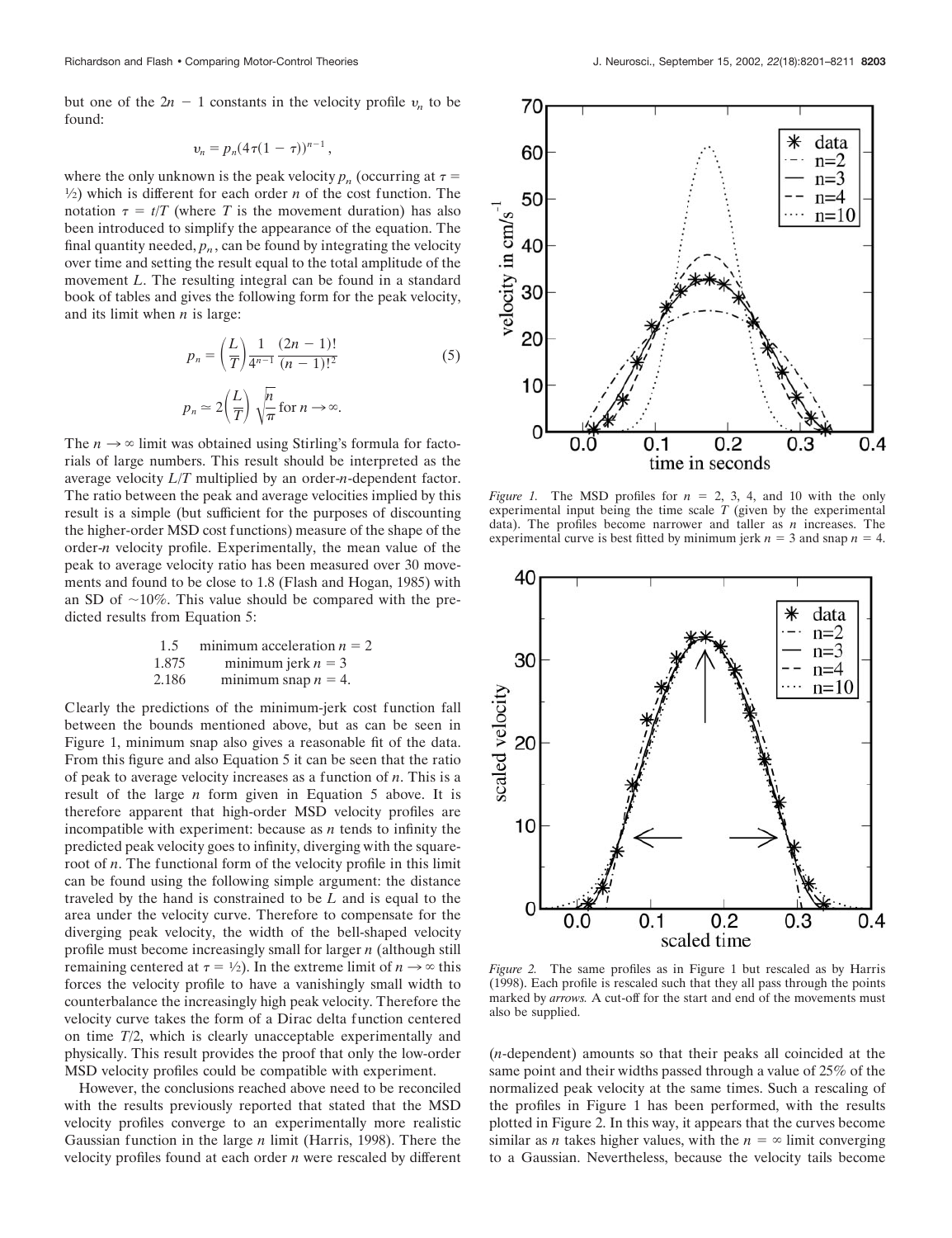increasingly large, a cut-off must also be introduced to fix the time of the movement to be *T* (which is given by experiment). Essentially what that approach amounted to was to treat each order-*n* MSD velocity profile as a curve that can be fitted to experiment by stretching the time axis and compressing the velocity axis. Curve-fitting is a valid and useful approach for examining the shape of the experimental curves (Plamondon et al., 1993). However, it is in spirit a very different approach to the derivation of a curve from a hypothesis as was done here and elsewhere (Flash and Hogan, 1985), with a minimal number of free parameters.

#### **Periodic tracing of figural forms**

In this section the case of continuous drawing of closed shapes is analyzed. The approach will be to substitute into the MSD cost function, written in Equation 1, a specific path (the template of the shape) and then use a minimization procedure to derive the predicted velocity profile. It is important to note that this approach differs from the one taken in an earlier study (Viviani and Flash, 1995) where the experimental values of the velocity of the hand and acceleration at several via-points were used in the minimumjerk prediction. By contrast, in the present study the velocity profiles are derived from a first-principles approach for general classes of shapes, necessitating minimal experimental input (only the path itself and the tempo). In fact the mathematical approach used here is more closely related to the detailed numerical study used in Todorov and Jordan (1998) in which the jerk was minimized along a prescribed path.

In contrast to the previous experimental task, the motion is periodic, and because of this it is natural to describe the motion in the language of Fourier series. The time dependence of the *x* and *y* coordinates of the hand can each be expanded in Fourier series, where for convenience the normalized time  $\tau = t/T$  is again used (where *T* is now the period of the motion):

$$
x(\tau) = \frac{a_0}{2} + \sum_{k=1}^{\infty} [a_k \cos(2\pi k\tau) + b_k \sin(2\pi k\tau)]
$$
  
(6)  

$$
y(\tau) = \frac{p_0}{2} + \sum_{k=1}^{\infty} [p_k \cos(2\pi k\tau) + q_k \sin(2\pi k\tau)].
$$

These forms are quite general and can be used to describe the continuous and repeated tracing of any closed shape. The infinite set of variables  $\{a, b, p, q\}$  are fixed both by the path and the velocity profile along the path taken by the hand. When the *x* and *y* coordinates are written in this way, the integral (Eq. 1) can be performed to give:

$$
C_n = \frac{T}{2} \frac{1}{T^{2n}} \sum_{k=1}^{\infty} (2\pi k)^{2n} (a_k^2 + b_k^2 + p_k^2 + q_k^2).
$$
 (7)

The Fourier coefficients are of course subject to many auxiliary conditions that ensure that the path taken has the given shape, which still makes minimization very difficult. Nevertheless, this form for the cost function allows for a straightforward and revealing analysis in terms of the frequency components present in the movement. If the first few terms of the series (Eq. 7) are written out explicitly, it becomes clear that the higher-order terms contribute a cost that is amplified by a factor of  $k^{2n}$ . This means that, if the cost function is to be minimized, the higher-order Fourier coefficients must be small (as would be expected for smooth movements). In fact, just restricting the cost to be finite

means that the square of these coefficients must decay with the order *k* of the expansion faster than  $1/k^{2n}$ . For low order-*n* MSD derivative cost functions like acceleration and jerk there is some balance between this amplifying factor and the magnitude of the Fourier coefficients. However, for the higher-order MSD profiles the amplifying factor becomes increasingly significant. This means that in the limit  $n \to \infty$  the corresponding order *n* MSD trajectory converges to the one that has the smallest allowable values of Fourier coefficients in the range  $k > 2$ . This is the central result of this section: in contrast to the case of point-topoint movements, for periodic movements the limit  $n \to \infty$  predicts a convergence to the maximally smooth velocity profile that follows the given template. This result often allows the minimizing trajectory for the limit  $n \to \infty$  to be found with little mathematical effort. Moreover, as the MSD velocity profiles converge in this case it also provides a good first guess for the lower-order *n* profiles. This first guess can be used for numerical minimization because it would reduce the time taken to search through the space of possible profiles. The implications of this mathematical analysis are examined for two simple figural forms: the ellipse and cloverleaf.

# *The ellipse*

The general parametric equations for an ellipse are:

$$
x(\tau) = A \cos(\theta(\tau)) \quad y(\tau) = B \sin(\theta(\tau)), \tag{8}
$$

where for various values of the constants *A*, and *B* and the function  $\theta(\tau)$  the Fourier expansion coefficients in Equations 6 take different values. In particular, the simplest choice of  $\theta = 2\pi\tau$ would imply  $a_1 = A$ ,  $q_1 = B$ , and all other Fourier coefficients would be zero. The Fourier expansion corresponding to this choice has the lowest frequency components in the range  $k > 2$ (they are all zero), and therefore following the reasoning above, this choice for  $\theta$  defines a velocity profile that minimizes the MSD cost function in the limit  $n \to \infty$ . As is well known (Wann et al., 1988) this harmonic form:

$$
x(\tau) = a_1 \cos(2\pi\tau) \quad y(\tau) = q_1 \sin(2\pi\tau) \tag{9}
$$

automatically satisfies the power law between velocity and curvature given in Equation 2 with  $\beta = \frac{1}{2}$ . Despite the simplicity of the  $\frac{1}{3}$  is expressed in Equation 2 with  $\frac{1}{3}$  is expressed in European in Sample Lines. it unifies mathematically the predictions of the two-thirds power law and the MSD cost function in the limit  $n \to \infty$  for ellipses. This is despite the fact that the two laws were originally formulated independently and have different "philosophical" underpinnings: the two-thirds power law is an empirical law relating instantaneous velocity to the local curvature, whereas the MSD cost function implies the full trajectory is planned as a whole before implementation, by virtue of the integral formulation and was originally designed to model point-to-point movements.

This equivalence between the two laws only holds for the somewhat abstract limit of  $n \to \infty$ . It would be more interesting to know what the predictions for the exponent  $\beta$  are from MSD hypotheses with orders that are more closely related to quantities with physical meaning (as was shown for point-to-point movements) like jerk or snap. In the remainder of this section, the results of such a calculation are presented with the mathematical details given in Appendix A. The method used is a perturbative approach whereby the calculation is performed for ellipses that are very close to circles, with a small parameter  $\epsilon$  measuring deviation of the ellipse from a circle. After performing this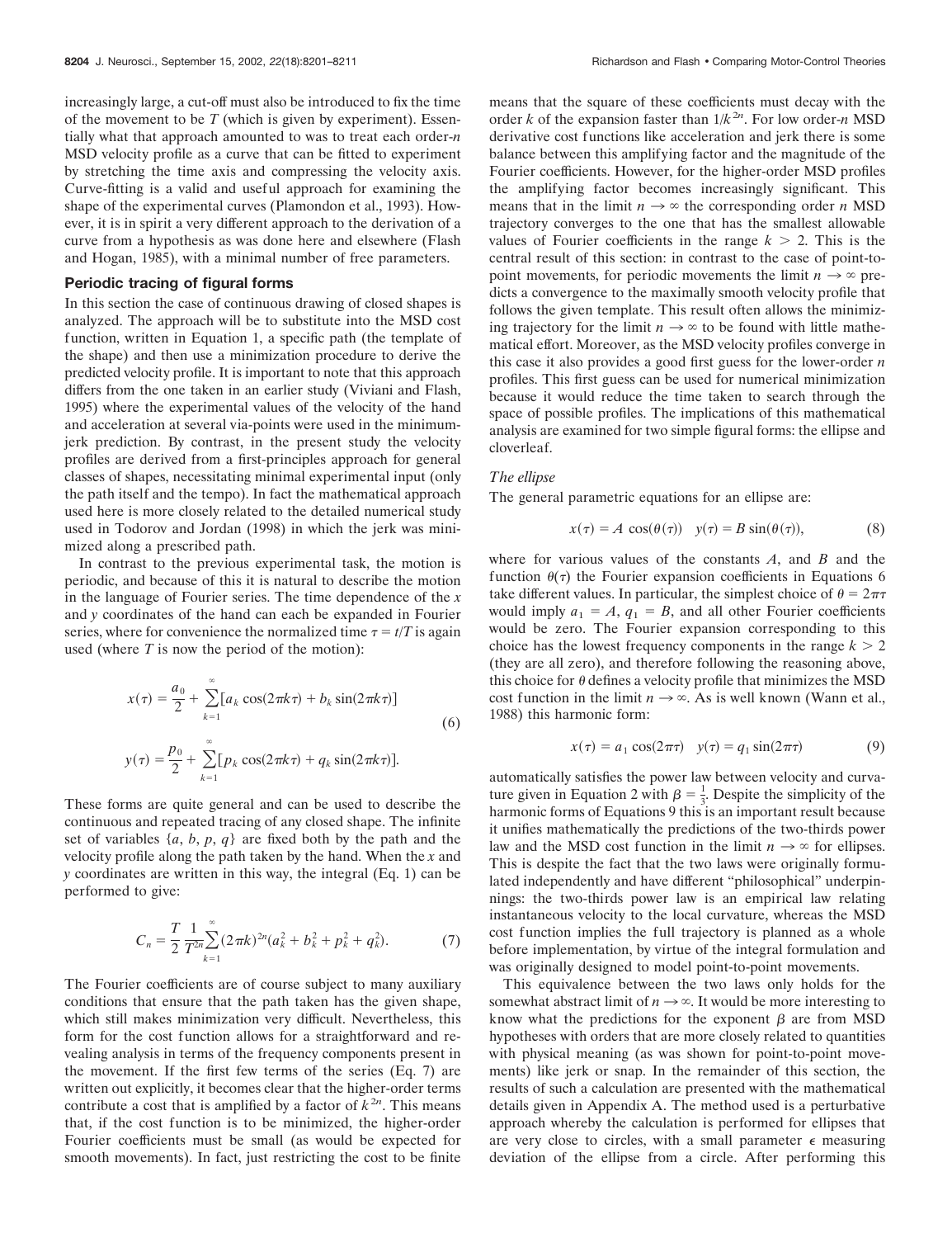calculation, the power-law exponent predicted from the order-*n* MSD cost function can be found to have the following form:

$$
\beta_n = \frac{1}{3} - \frac{8}{3(9^n - 1)} + \text{ corrections of order } \epsilon^2. \tag{10}
$$

It is clear from the above form that as  $n \to \infty$  the exponent tends to the idealized value of  $\frac{1}{3}$  as was argued above. However, this does not mean that the  $n \rightarrow \infty$  is the most appropriate order to choose. The numerical values of the exponents predicted by the lower-order *n* MSD cost functions are given from Equation 10 as:

$$
\beta_2 = \frac{3}{10} = 0.3000 \text{ minimum acceleration}
$$
  

$$
\beta_3 = \frac{30}{91} = 0.3297 \text{ minimum jerk}
$$
  

$$
\beta_4 = \frac{273}{820} = 0.3329 \text{ minimum snap.}
$$

The latter two, jerk and snap, are experimentally indistinguishable from 0.33. In fact all orders  $n > 2$  predict an exponent that is compatible with this accepted value. It is interesting to note that it was previously thought that only minimum jerk would give predictions similar to the two-thirds power law by virtue of the form of the jerk normal to the velocity tangent vector. As has been shown (Todorov and Jordan, 1998), setting the normal jerk to zero automatically enforces the  $\frac{1}{3}$  power-relation between curvature and velocity. However, the result (Eq. 10) shows that the close relation to the power law is present for almost all order-*n* MSD velocity profiles and is not just a consequence of the special form of the normal jerk for the order  $n = 3$  MSD cost function. It should be further noted that the theoretical result exhibits other properties seen in experiment. The exponent derived is independent of the size of the ellipse and also the time period of the drawing of the ellipse. More significantly, the predicted exponent is, for practical purposes, independent of the eccentricity of the ellipse by virtue of the weak dependence of  $\beta_n$  on  $\epsilon$  (see Appendix A). Taken together, these features represent a robust reproduction of the experimental results by a first-principles approach.

# *The cloverleaf*

In the previous section, the case of an ellipse was analyzed. Although the choice of this shape is ubiquitous in the experimental literature it is, from the theoretical point of view, a special case. This is because choosing the exponent to be exactly  $\frac{1}{3}$  implies drawing with coupled harmonic motion. It is therefore worth examining another shape that has also been measured in experiments: the cloverleaf. This is a more interesting shape than an ellipse (no harmonic solution exists), but still shares the same property of a single segment on a  $log(\kappa)$  versus  $log(\nu)$  graph.

Unfortunately, the form of the cloverleaf used in experiment is far removed from a circle. Because of this, a similar perturbative approach to that used above yields bad results. For example, a general form for a cloverleaf that extrapolates between a circle  $(\epsilon = 0)$  and the figure used in experiment  $(\epsilon = 1)$  is:

$$
x = \cos 3\theta(t) - \epsilon \cos \theta(t) \quad y = \sin 3\theta(t) + \epsilon \sin \theta(t). \tag{11}
$$



*Figure 3.* Examples of the generalized cloverleaf for various values of the perturbation parameter  $\epsilon$ . See Results (Eq. 11) for the mathematical definition.

Examples of this generalized cloverleaf for different values of  $\epsilon$ are given in Figure 3. The perturbative expansion, used in the previous section and detailed in Appendix A, gives the following exponent for the cloverleaf:

$$
\beta = \frac{1530}{3631} \approx 0.42,\tag{12}
$$

which does not agree well with experiment: cloverleaves that were traced with periods of 2.5 and 3.0 sec (Viviani and Flash, 1995) were found to have average values of  $\beta$  of 0.35  $\pm$  0.03 and 0.36  $\pm$ 0.03, respectively. (For completeness it should be noted that for faster tracing, with a period of 2 sec, the value was lower  $\beta$  =  $0.33 \pm 0.04$ , but this was attributable to a somewhat-anomalous data point.) However, the inaccuracy of the result (Eq. 12) is a breakdown of the perturbative approach only. A numerical method can be used to obtain the velocity profile from the minimum-jerk cost function to an arbitrary degree of accuracy. Once the velocity profile has been obtained, the predicted exponent can be found from a least-squares fit of Equation 2: the same approach used for experimental velocity curves. Such a velocity curve was obtained from Equation 1, and the fit can be seen in Figure 4. The exponent obtained was:

$$
\beta = 0.36 \pm 0.01, \tag{13}
$$

which compares well with the two-thirds power law result and the experimental values given above. This result cannot be a trivial consequence of coupled harmonic motion, because for the cloverleaf there are no coupled harmonic solutions. The result therefore represents a success for the first-principles approach for calculating the exponent, particularly because the only input into the theory is the curvature profile given by Equations 11.

## *General one-segment shapes*

Two specific shapes were tested above. However, it is possible to generalize to an arbitrary one-segment shape. The approach is to write the curvature as a Taylor expansion in a small parameter  $\epsilon$ and solve the optimization problem in terms of the derivatives of the curvature with respect to this variable. Details of the method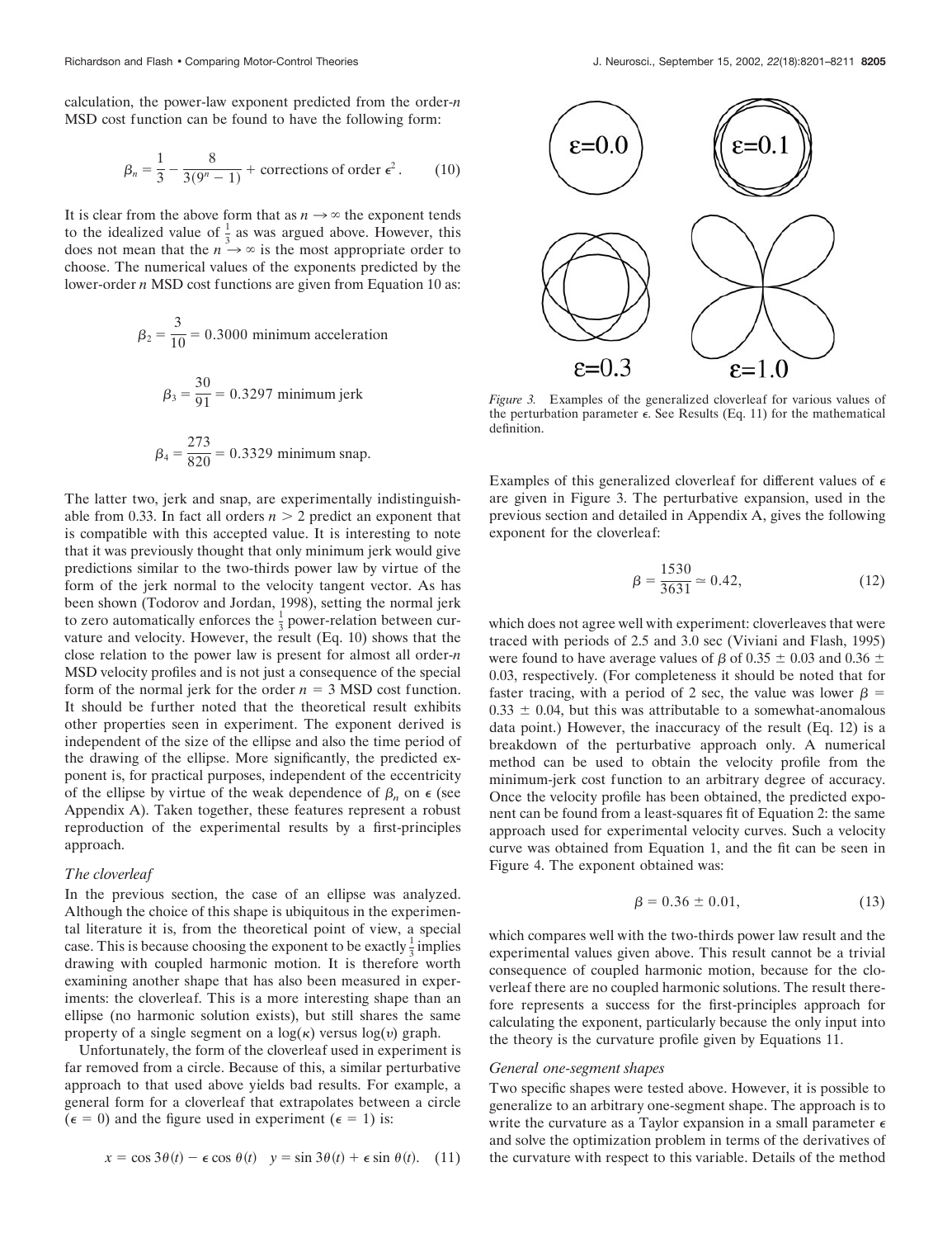

*Figure 4.* The log(curvature) versus log(velocity) curve as derived numerically from the minimum-jerk cost function for a cloverleaf with  $\epsilon$  = 1 (in this case the units are arbitrary as the fit is to theory, not experiment). The value of the  $\beta$  exponent measured from this curve is  $\beta = 0.36$ , reproducing the results found in the experiment.

of obtaining this generalized form for the exponent  $\beta$  are given in Appendix B.

#### **The drawing of complex figures**

In the previous section the cases of the ellipse and the cloverleaf were analyzed. Both of these shapes have a common feature: their curvature-velocity profiles are well matched by the twothirds power law with a single gain factor. This means that in a log–log plot of the velocity versus curvature only a single segment is seen. In this section the more complex case of a multiplesegment shape is analyzed, specifically the asymmetric lemniscate, or figure-of-eight with two different sized lobes. Again comparison is made with experimental data, but it should be stressed that here quantitative accuracy is not required, just a qualitative reproduction of the features of segmentation. Because of the complexity of the analysis of multiple-segment shapes, the approach in this case is numerical. An algorithm similar to that described in Todorov and Jordan (1998) was used, in which the time the movement passes through 10 via-points is varied until the trajectory with the lowest minimum-jerk cost is found. The optimal times were obtained using a stochastic descent algorithm, to an accuracy of 0.25% of the total movement duration.

Before examining the results, it is worth underlining again the importance of using a first-principles approach in the derivation. In a related paper (Viviani and Flash, 1995), similar shapes were analyzed, but experimental information in the form of velocity and acceleration was also supplied at the via points. The argument put forward here is that the minimization of an integral cost function (e.g. minimum jerk) gives a movement that mimics the segmentation seen in experiment. This argument would be undermined if experimentally derived values of the velocity and curvature for the via-points were used as they could contain information about possible segmented planning of the movements by the CNS.



*Figure 5.* A plot of the figure-of-eight template. The numerical derivation of the minimum-jerk trajectory was obtained using 10 via-points. The labels *M*1, *M*2, and *M*3 mark the curvature maxima, whereas *m*1 is the curvature minimum. It is these extrema and their relation by symmetries that determine the number of apparent segments (Fig. 6).

# *The figure-of-eight*

The shape to be analyzed has the following mathematical form:

$$
x = \frac{a(\cos \theta + b) \cos(\theta)}{1 + \sin^2(\theta)} \quad y = x \sin(\theta),
$$

with  $a = 3.26$  cm and  $b = 2.80$  giving a large and a small lobe (Fig. 5). The drawing of shapes of this form has been extensively analyzed (Viviani and Flash, 1995), and it has been shown that when the lobes in the figure-of-eight have different sizes, the log(curvature) versus log(velocity) plots show two apparent segments (corresponding to the large and small lobes) with distinct gain factors. Using the form of the power law given by Equation 3 in Materials and Methods, measurements have shown (Viviani and Flash, 1995) that across a sample of three subjects the gain factors and power law fits were found to be:

$$
v = g_L(R^*)^{\beta_L}
$$
 with  $g_L = 21 \pm 3$  and  $\beta_L = 0.33 \pm 0.05$   
 $v = g_S(R^*)^{\beta_S}$  with  $g_S = 17 \pm 3$  and  $\beta_S = 0.34 \pm 0.05$ 

for the large and small lobes, respectively (the gain factors are written in unitless form here), and the average period of tracing was  $T = 1.43s \pm 0.05s$ . The errors in the gain factors mainly represent between-subject variance. Individually, the three subjects consistently traced the figure-of-eights with  $g_L > g_S$  with ratios  $g_L/g_S = \{1.35 \pm 0.04, 1.23 \pm 0.03, 1.12 \pm 0.03\}$ . Thus, the experimental data can be interpreted as having two segments.

The numerically derived minimum-jerk trajectory is plotted in Figure 6, in velocity *v* versus  $(R^*)^{1/3}$  form. In this format, different segments lie on radial lines passing through the origin, with gradients corresponding to the different gain factors  $g_L$  and  $g_S$ . The duration of the movement has been scaled to agree with the average experimental period of  $T = 1.43s$ . As can be seen, the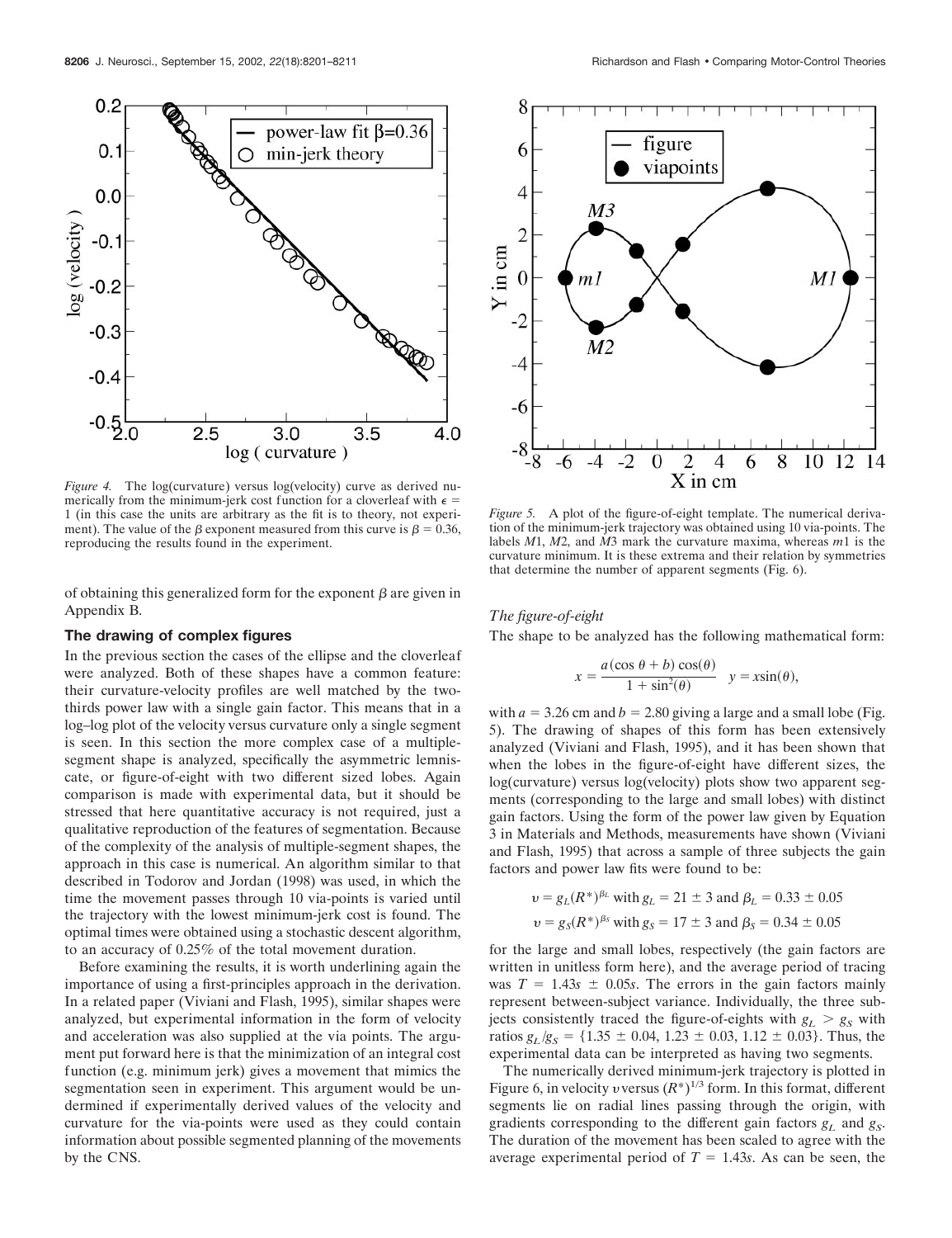*Figure 6.* The predicted minimum-jerk velocity versus effective radius of curvature plot, for the tracing of the figure-of-eight. The positions of the curvature extrema (*M*1, *M*2, *M*3, and *m*1) are marked and can be compared with Figure 5. The *dotted tangential lines* give an indication of the gain factors for the two segments (see Results), whereas the *dashed lines* represent the average experimental values. The theory reproduces the features of segmentation seen in the experimental curves, despite no explicit segmental planning in the structure of the theory.

theoretically derived curve shows qualitatively the same features of segmentation as the experimental data. The  $\beta$  exponents of the power law are not too well defined for the theoretical curve because of the curvature of the two segments (unlike the experimental data, the theoretical curve has not been smoothed, a process which tends to increase the likelihood of measuring an exponent close to 0.33), and, as stressed above the aim here is to show that features of segmentation are seen in theoretical predictions, not to show close quantitative agreement. However, to provide a level of comparison, the tangential dotted lines in Figure 6 (meant as guides for the eye) represent gain factors corresponding to  $g_L = 20.5$  and  $g_S = 18.4$ , which implies a ratio  $g_L/g_S = 1.1$  (the choice here of using tangents, rather than a fit, tends to underestimate the value of this ratio). Though this value is about 10% smaller than the average found experimentally ( $\sim$ 1.2, the corresponding values of  $g_L$  = 21 and  $g_S$  = 17 are represented as dashed lines in Fig. 6), it is not inconsistent with the range of experimental values seen across the three subjects.

The theoretically generated trajectory captures all the qualitative features of segmentation, despite the absence of any piecewise algorithm in the minimum-jerk hypothesis. In fact even the hook-like feature (corresponding to the region of the trajectory between the curvature maxima *M*2 and *M*3 via the curvature minimum *m*1) can be seen in a detailed analysis of the experimental data. In examining this feature, it becomes clear what criteria determine the apparent segmentation of the velocity versus curvature plots: it is the extrema of the curvature and the symmetries of the shape. Thus, the segmentation features seen in such log-log plots can be directly accounted for by the geometric aspects (curvature profile) of the drawn path: segmented planning in the CNS need not be assumed.

#### **DISCUSSION**

A family of movement-planning strategies for the human arm was analyzed in mathematical detail and compared with experiment, with a number of results derived. The planning strategies are defined through the minimization of cost functions that favor smoothness, to differing degrees, and are known collectively as the MSD cost functions. Two standard and contrasting motor tasks were analyzed: point-to-point reaching movements and the periodic tracing of closed shapes. For the first task of point-topoint movements the predicted velocity profile from each order *n* of the MSD family was derived explicitly and compared with experiment. By comparing the ratio of the peak to average velocities it was concluded that the best fit (from the MSD family) was by the minimum-jerk cost function, corresponding to order  $n = 3$ . It was further shown that as the order *n* was increased the corresponding velocity profile diverged, reaching the highly unphysical limit of a Dirac delta function when  $n \to \infty$ . This result corrects conclusions previously reached in the literature (Harris, 1998). However, it is acknowledged here that this was not the main point of that paper, and therefore the current work should not be mistaken as a criticism of the minimum-variance principle, for which the paper of Harris (1998) laid the foundation. Rather, the aim here was to clarify the mathematical understanding of the smoothness-based cost functions.

The theory of minimum variance was applied to both arm and eye movements and may seem, at first view, to be at odds with the smoothness-based cost function approach. However, there are many overlaps between the two theories. An obvious example is the independence of the velocity profiles for fast movements from physical parameters of the arm. This suggests an interpretation of the minimum-jerk theoretical framework as a simplified limit of a more complete theory. As has already been noted, minimum-jerk predictions for point-to-point movements miss some of the fine structure of the trajectories. Experimentally measured trajectories show a small but systematic curvature, a feature captured by other models that take into account both the problems of trajectory planning and motor execution (Flash, 1987; Uno et al., 1989; Harris and Wolpert, 1998). In this context, it would be very interesting to examine theoretically the similarities between the MSD cost functions and other more detailed hypothesis such as the minimum-variance hypothesis (Harris and Wolpert, 1998) or the optimal feedback control hypothesis of Todorov (2001). In the latter work, it is demonstrated that greater control of a noisy goal-dependent variable can be obtained at the expense of allowing variance to increase in redundant degrees of freedom. In their formulation, features such as simplifying rules, control parameters, and synergies emerge as epiphenomena from the optimal feedback control.

Several neural implementations have been proposed for the minimum-jerk cost function (Hoff and Arbib, 1992; Jordan et al., 1994) and neurophysiological studies have shown that the fine kinematic details of the movements are represented within cortical neuronal populations (Schwartz and Moran, 1999). Nevertheless, given the present level of knowledge of the neural correlates of movement and also the success that different modeling approaches have in describing the same psychophysical experiments (as was shown here in the context of minimum-jerk and the two-thirds power law), it is clear that the data are not yet sufficiently fine to restrict the space of the possible neurally based algorithms that might generate the observed behavior. As an example, the optimal feedback hypothesis produces movements

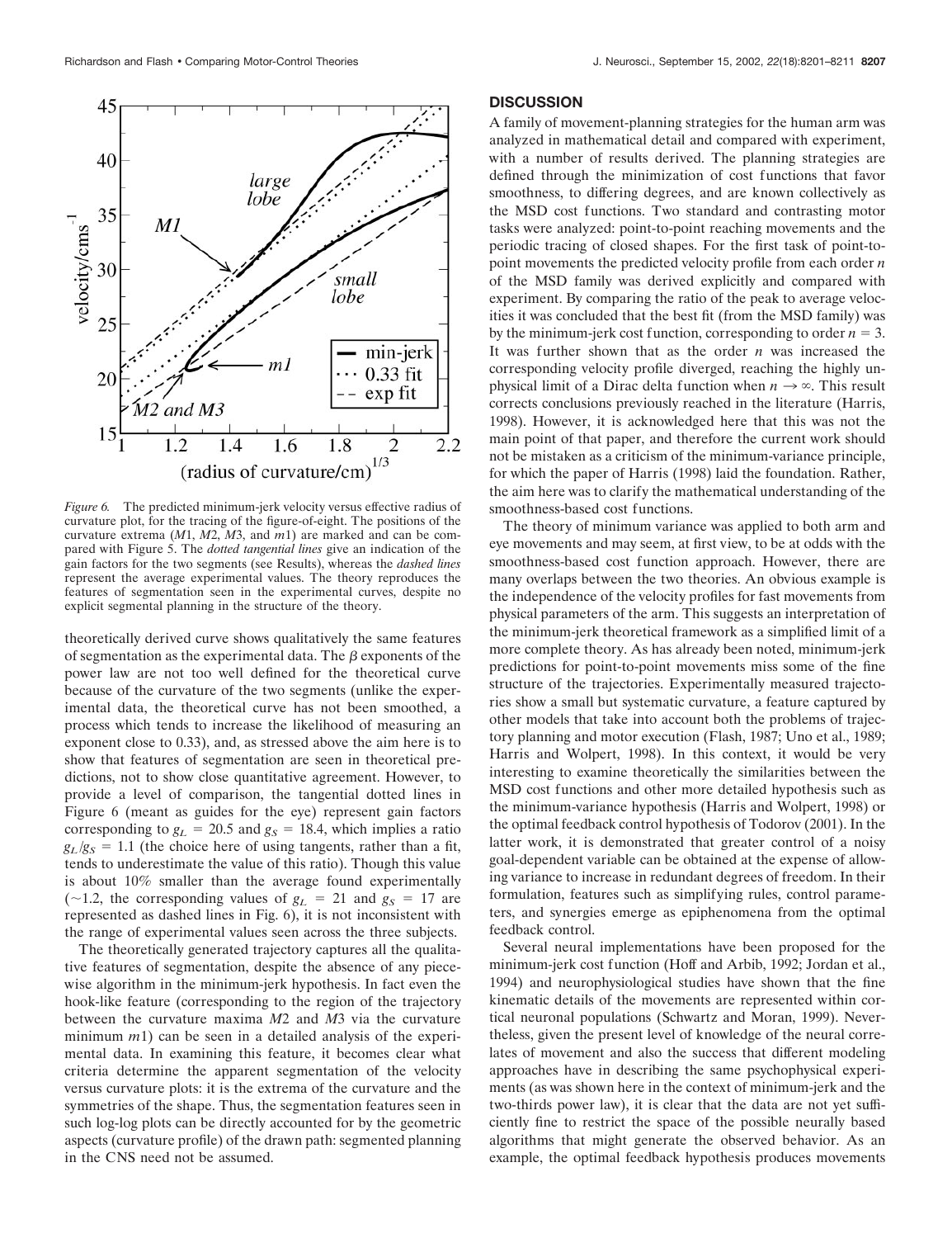that are smooth, and in some limits may be reproduced by the minimum-jerk predictions, but the underlying structure of the controlling system is very different.

The second experimental task analyzed was the periodic drawing of closed shapes. In contrast to point-to-point movements the order-*n* velocity profile was shown to converge to a smooth function as *n* was increased. For the limit  $n \rightarrow \infty$  it was shown that the predicted velocity profile is the one for which the Fourier series for the trajectory of the hand has the lowest values in the high-frequency range. For the specific examples of an ellipse and cloverleaf it was shown that the power-law exponent derived from a MSD cost function, with any order greater than minimum acceleration, gives values that are indistinguishable from the accepted value of  $\beta \approx 0.33$ . Further comparison was then made between the two theories for the case of a complex figural form (a figure-of-eight with different sized lobes). The velocity profile derived from the MSD smoothness-based cost functions was seen to have features that implied segmented control. However, the cost function contains no explicit segmented control. Therefore, the conclusion must be that these types of experimental features can no longer be taken as evidence for segmented control in the CNS, in the absence of further supporting evidence.

Despite the success of the smoothness-based cost function in fitting different aspects of the two-thirds power law, there are still many questions unanswered. In earlier studies several different reasons and explanations for the observed two-thirds power law were offered. These reasons included either the mechanical properties of muscles (Gribble and Ostry, 1996), acceleration, or noise constraints (Harris and Wolpert, 1998) or the coupling between oscillatory joint rotations (Sternad and Schaal, 1999). The analysis performed by Schwartz (1994) and more recently by Schwartz and Moran (1999), has shown that the two-thirds power law fits neural trajectories derived by using a population vector analysis of the neural activity data recorded from motor cortical cells in monkeys during drawing movements. The fact that the two-thirds power law has been found in motor cortical representations of drawing movements suggests that this relation is manifested in the planning stages of hand trajectories (Schwartz and Moran, 2000), consistent with the idea that central neural representations have evolved or are acquired with age (Viviani and Schneider, 1991) or through learning to achieve the smoothest and/or the least variable movement. Nevertheless, explanations for the twothirds power law based on central mechanisms or on peripheral factors, such as the mechanical properties of muscles or neuromotor noise, may not be mutually exclusive, and both peripheral and central factors might have evolved to work in tandem to guarantee the smoothest possible or most accurate movement. Other questions of interest that relate to the work presented here concern the nature of the relation between the two-thirds power law and visual perception of motion. There is compelling evidence from a number of studies that the two-thirds power law is related to both the motor production and visual perception of movement (Pollick and Sapiro, 1996; de'Sperati and Viviani, 1997). Such connections were not examined here and represent an interesting case for further study.

Another significant topic for future study that was addressed here is that of movement segmentation. Many earlier hypotheses concerning the nature of the underlying movement segments have been made (Krebs et al., 1999; Doeringer and Hogan, 1998). Among them, one of the most compelling hypotheses, which attempted to suggest a criterion for motion segmentation, is that based on the existence of a piecewise constant gain factor in the

relation between velocity and curvature (Lacqaniti et al., 1983). Using a similar approach, the boundaries of movement segments during drawing movements were defined kinematically as places in the trajectory where speed is maximal (Schwartz and Moran, 1999). These are points at which the velocity gain factor in the power law changes instantaneously, where curvature is minimal, and where curvature inflections also occur. The conclusion, based on the mathematical analysis presented here is that the presence of sharp changes in the velocity gain factor does not necessarily suggest a noncontinuous mode of motion planning and therefore cannot provide sufficient evidence for segmented control [supporting the findings reached in the experimental study of Sternad and Schall (1999)]. This conclusion does not undermine the idea that complex movements are constructed from simpler units of action or movement segments that are then concatenated together or are temporally overlapped to generate longer movement sequences. It does, however, raise the need for new ideas concerning the nature of the underlying movement segments or strokes.

## **APPENDIX A**

This appendix contains the details of the calculation leading to the predicted exponent for the power law of the ellipse, Equation 10, as derived from the general order-*n* MSD cost function. One route to obtaining the exponent  $\beta_n$  of the power law is to substitute the velocity form given in Equation 2 into the integral (Eq. 1) and change the integration variable from time to arc-length. This can be done directly for very small values of *n* by using the Frenet–Serret formulation for curves (see Appendix B). However, to get general results for arbitrary order, a less direct approach is necessary. The route taken to find  $\beta_n$  is to obtain the Fourier coefficients for the cost function (Eq. 7) in terms of the unknown exponent  $\beta$ . Once this has been done it is straightforward to minimize  $C_n$  by differentiation with respect to the exponent.

The first step is to write the coordinates of the hand (quite generally) as parametric functions of a time dependent angle  $\theta(\tau)$ :

$$
x(\tau) = A \cos \theta(\tau) \quad y(\tau) = B \sin \theta(\tau), \tag{14}
$$

with boundary conditions  $\theta(0) = 0$ ,  $\theta(1) = 2\pi$  and  $\tau = t/T$ , where *T* is the period. Next, the time dependence of the angle must be found by using the power law (Eq. 2). It is the time dependence of  $\theta$  that encodes the velocity profiles. Once this is done the Fourier coefficients required for the cost function can be easily derived. Writing the velocity as the rate-of-change of arc-length *s* with respect to time allows Equation 2 to be rearranged to give:

$$
Td\tau = \frac{ds}{g}\kappa^{\beta} = \frac{d\theta}{g}\left(\frac{ds}{d\theta}\right)\kappa^{\beta}.
$$

The integral can now be performed, and the gain factor *g* is fixed by the condition that  $\theta = 2\pi$  when normalized time  $\tau = 1$ :

$$
\tau = \frac{\int_0^{\theta} d\theta \left(\frac{ds}{d\theta}\right) \kappa^{\beta}}{\int_0^{2\pi} d\theta \left(\frac{ds}{d\theta}\right) \kappa^{\beta}} = \frac{\int_0^{\theta} d\theta (1 - \epsilon \cos \theta)^{\frac{1-3\beta}{2}}}{\int_0^{2\pi} d\theta (1 - \epsilon \cos \theta)^{\frac{1-3\beta}{2}}}.
$$
(15)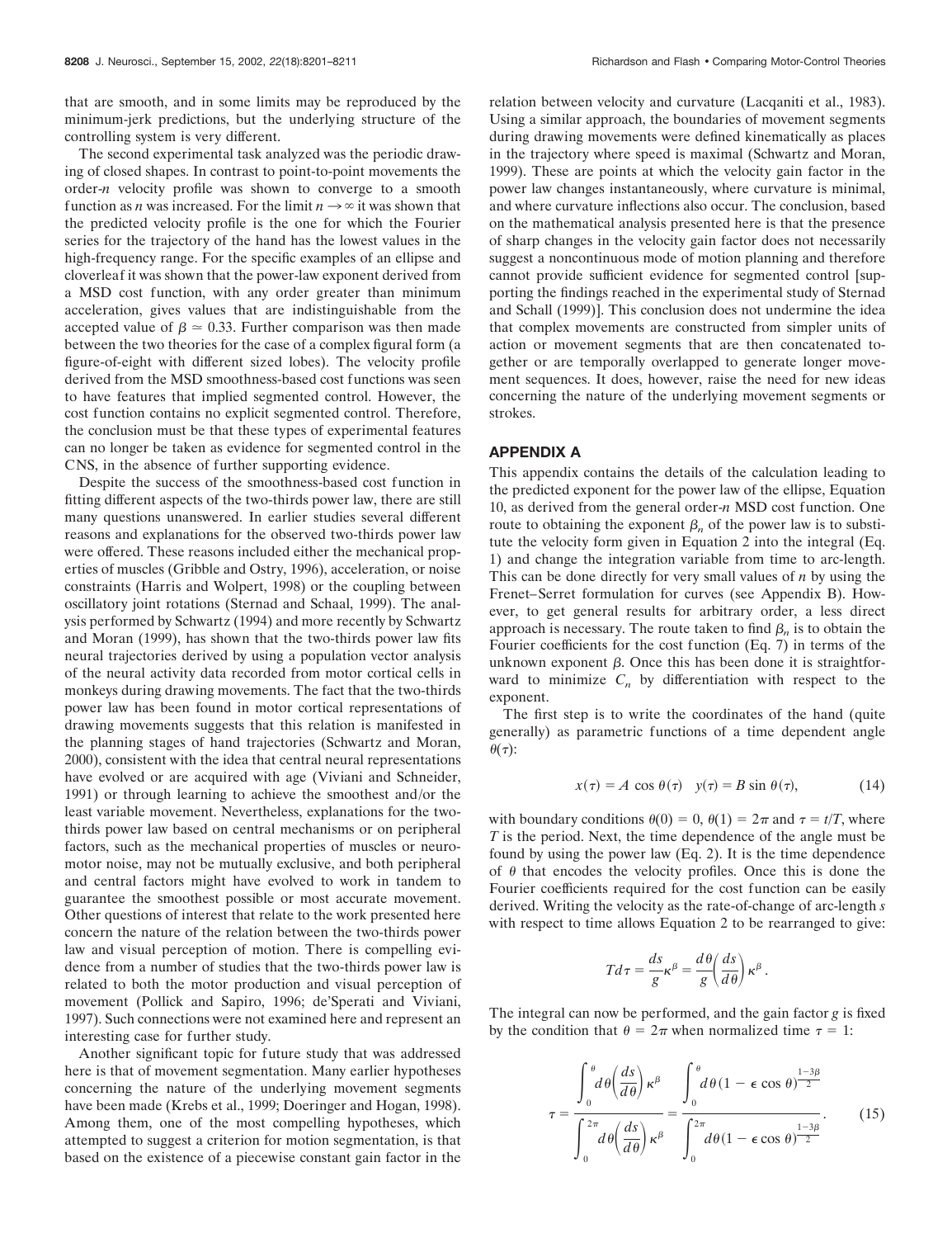In the second equation, the following geometric properties of the ellipse have been used:

$$
\kappa = AB \left(\frac{ds}{d\theta}\right)^{-3} \quad \left(\frac{ds}{d\theta}\right) = A(1 - \epsilon \cos^2 \theta)^{1/2} \quad \epsilon = 1 - B^2/A^2.
$$

The quantity  $\epsilon$  is related to the eccentricity of the ellipse and is a measure of how close the ellipse in question is to a circle, for which  $\epsilon = 0$ . To obtain the time  $\tau$  as a function of angle, the integrals in Equation 15 must be performed. Unfortunately, this is not possible exactly because of the nature of the integrals and to proceed further it is necessary to make an approximation. It will be assumed now that the quantity  $\epsilon$  is very small (more will be said about the validity of this approximation later). This allows the arguments of the integrals to be expanded as a series in the small parameter  $\epsilon$  using standard formulas, and then the integration performed. The result is also a series expansion in  $\epsilon$  which, in all the following steps, will be written up to order  $\epsilon^2$ :

$$
\tau = \frac{1}{2\pi} \left( \theta + \frac{\epsilon}{8} (3\beta - 1) \sin 2\theta + \frac{\epsilon^2}{256} (16 \sin 2\theta + (9\beta^2 - 1) \sin 4\theta) \right) + \epsilon^3 \cdots
$$

This expansion can now be inverted to give the angle as a function of time, the quantity needed for Equations 14. The inversion can be performed by substituting the following into the previous equation:

$$
\theta(\tau) = f(\tau) + \epsilon g(\tau) + \epsilon^2 h(\tau) + \epsilon^3 \cdots
$$
 (16)

The trigonometric functions can then be expanded again, keeping terms only up to order  $\epsilon^2$ . Then by matching terms with the same powers of  $\epsilon$  the following functions of time are found:

$$
f(\tau) = 2\pi\tau
$$
  
 
$$
g(\tau) = \frac{1}{8}(1 - 3\beta) \sin 4\pi\tau
$$
 (17)

$$
h(\tau) = \frac{1}{16}(1 - 3\beta) \sin 4\pi \tau + \frac{1}{256}(3\beta - 1)(9\beta - 5) \sin 8\pi \tau.
$$

As expected, the first contribution  $f(\tau)$  is the result for the angular dependence of time when a circle is drawn. The higher order terms  $g(\tau)$  and  $h(\tau)$  represent the corrections caused by the elliptical perturbation.

What remains now is to obtain the Fourier coefficients in Equation 6 of the  $x$  and  $y$  coordinates. This is achieved by substituting Equation 16 with the results (Eq. 17) into Equation 14, for example:

$$
a_k = 2 \int_0^1 d\tau A \, \cos(f(\tau) + \epsilon g(\tau) + \epsilon^2 h(\tau)) \cos 2\pi k \tau + \epsilon^3 \cdots
$$

The argument of the cosine can be expanded in  $\epsilon$  allowing the integral to be performed and the Fourier coefficients obtained, accurate to order  $\epsilon^2$ . The calculation is similar for  $b_k$ ,  $p_k$ , and  $q_k$ , although for the latter two it must be remembered that  $B = A(1 \epsilon$ )<sup>1/2</sup> and that this should also be expanded to the appropriate

order. The final results for the squares of the Fourier coefficients are:

$$
a_1^2 = A^2 \left( 1 + \frac{\epsilon}{16} (3\beta - 1) + \frac{\epsilon^2}{256} (30\beta - 9\beta^2 - 9) \right)^2 + \epsilon^3 \cdots
$$
  
\n
$$
a_3^2 = A^2 \frac{\epsilon^2}{256} (1 - 3\beta)^2 + \epsilon^3 \cdots
$$
  
\n
$$
q_1^2 = A^2 \left( 1 + \frac{\epsilon}{16} (3\beta - 1) + \frac{\epsilon^2}{256} (30\beta - 9\beta^2 - 9) \right)^2 + \epsilon^3 \cdots
$$
  
\n
$$
q_3^2 = A^2 \frac{\epsilon^2}{256} (1 - 3\beta)^2 + \epsilon^3 \cdots
$$

where all other terms are either zero or small enough to be neglected (order  $\epsilon^3$  or higher). At this level, only the first two terms in the infinite series for the cost function (Eq. 7) remain:

$$
C_n = \frac{T}{2} \left( \frac{2\pi}{T} \right)^{2n} \left[ (a_1^2 + q_1^2) + 9^n(a_3^2 + q_3^2) \right] + \epsilon^3 \cdots
$$

Substituting in the Fourier coefficients and differentiating with respect to  $\beta$ , while equating the resulting expression to zero, yields an equation for the predicted power-law exponent from the order-*n* MSD hypothesis, which is accurate at a level of  $\epsilon^2$ :

$$
\frac{dC_n}{d\beta} = \frac{\epsilon^2 A^2 T}{128} \left(\frac{2\pi}{T}\right)^{2n} (27 - 9\beta_n + 9^n (3\beta_n - 1)) = 0.
$$

The exponent  $\beta_n$  should of course also be written as an expansion in  $\epsilon$ . However, there is a prefactor of  $\epsilon^2$  in the equation above. So even though the calculation has been performed throughout at the level of  $\epsilon^2$ , it is only possible to obtain the  $\epsilon^0$  order term of the  $\beta_n$  expansion. The result is:

$$
\beta_n = \frac{1}{3} - \frac{8}{3(9^n - 1)} + \text{ corrections of order } \epsilon^2. \tag{18}
$$

Because the approach used involved an approximation (ellipses that were similar to circles were considered), the validity of the perturbation expansion must be examined. As stated above, the exponent derived is just the first term in an  $\epsilon$  expansion. The result is therefore only strictly valid for ellipses that have low eccentricity. However, the size of the first correction to  $\beta_n$  can be calculated by repeating the whole of the last derivation but this time keeping terms up to order  $\epsilon^4$ . As an example for minimum jerk, the first correction is only  $0.000336\epsilon^2$ : there is no term at the level of  $\epsilon$ , and the correction at  $\epsilon^2$  is clearly small. Therefore, despite the approximation, the results derived are valid for ellipse eccentricities of similar magnitude to those that were used in experiment, because of this small correction term.

# **APPENDIX B**

The first step is to re-write the cost function (Eq. 1) with  $n = 3$ for minimum jerk in terms of velocity and curvature. This step can be done conveniently by using Frenet's relations, see for example Todorov and Jordan (1998). The result is:

$$
C = \int_0^L \frac{ds}{v} ((v^2 v'' + v(v')^2 - \kappa^2 v^3)^2 + (3v' v^2 \kappa + v^3 \kappa')^2), \quad (19)
$$

where *s* is the arc-length, *L* is the circumference of the path,  $\kappa$  is the curvature, and in this equation the notation  $X'$  means  $X$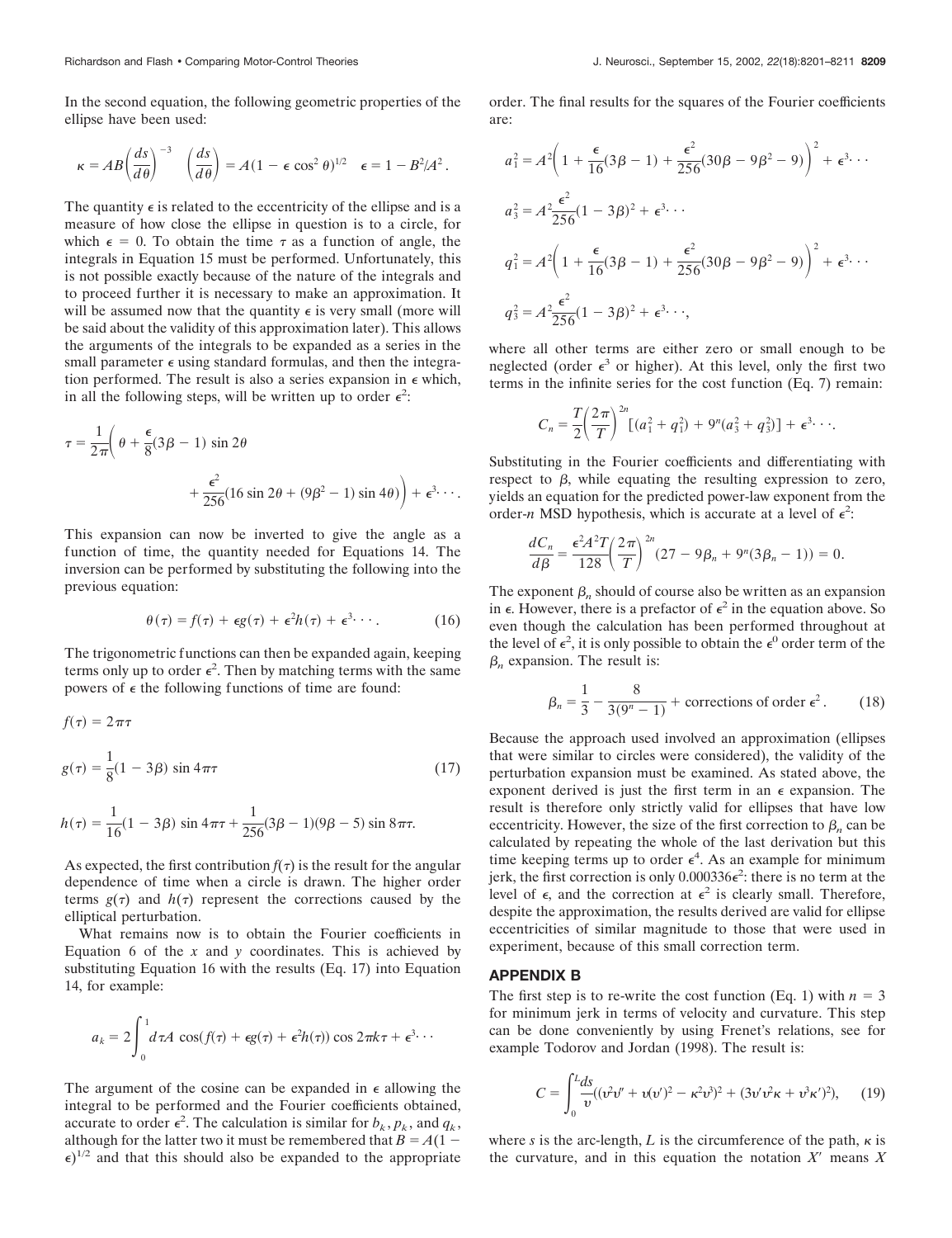differentiated with respect to arc-length. As in Appendix A, the gain factor *g* must be fixed by the restriction that all trajectories have the same period:

$$
\int_0^L \frac{ds}{v} = T.
$$

This gives the following form for the gain factor (using  $v = g\kappa^{-\beta}$ ):

$$
g = \int_0^{2\pi} d\theta \xi \kappa^\beta \text{ where } \xi = \frac{ds}{d\theta},
$$

where from now on the scaling choice has been made that  $T =$  $L = 1$ . This is merely a choice of units of time and length and does not affect the generality of any of the following results. It should be noted that there are two dependencies on  $\beta$ : in the gain factor *g* and also in the form  $\kappa^{-\beta}$ :

$$
\boldsymbol{\upsilon} = \bigg(\int_0^{2\pi} \!\! d\hspace*{0.1em}\theta \xi \kappa^{\beta} \bigg) \kappa^{-\beta} \,,
$$

which complicates the calculation. When the cost function is written in terms of an integration over angle, by using  $ds = \xi d\theta$ , it has the form:

$$
C = \int_0^{2\pi} d\theta F(v, \kappa, \xi),
$$

where all the dependence on the exponent  $\beta$  is contained in the velocity  $v$ . In general it is still very difficult (if not impossible) to minimize this cost function with respect to  $\beta$  exactly. It is therefore necessary to proceed with an approximation.

Again, perturbations from a circle to a shape of interest are considered. By symmetry the extremizing velocity is a constant for a circle, and hence this particular example is easy to solve. It is assumed that there exists some parameter  $\epsilon$  that measures how close the shape in question is to a circle, for which  $\epsilon = 0$ . The curvature and differential  $\xi$  can be expanded in terms of this parameter:

$$
\kappa = \kappa_0(1 + \epsilon \kappa_1 + \cdots) \quad \xi = \xi_0(1 + \epsilon \xi_1 + \cdots),
$$

where  $\kappa_0$  and  $\xi_0$  are the values for a circle and the higher order expansion terms (like  $\kappa_1$  and  $\xi_1$ ) are angle dependent and specific to the shape in question. The method to be followed now is to substitute these expansions into the cost function and expand in a power series  $C = C_0 + C_1 \epsilon + C_2 \epsilon^2 \cdots$  (where here the subscripts refer to the order of the expansion: all the calculations here are for minimum jerk only):

$$
C_1=\frac{dC}{d\epsilon}\bigg|_0=\frac{\partial F}{\partial v}\bigg|\int_0^{2\pi}\!\!\!\frac{dv}{d\epsilon}\bigg|_0d\theta+\frac{\partial F}{\partial\kappa}\bigg|\int_0^{2\pi}\!\kappa_1d\theta+\frac{\partial F}{\partial\xi}\bigg|\int_0^{2\pi}\!\!\xi_1d\theta,
$$

with the notation  $X|_0$  representing the quantity X evaluated for the circular case, i.e. with  $\epsilon = 0$ . To obtain the predicted exponent, this expansion must be minimized:

$$
\frac{dC}{d\beta} = \frac{dC_0}{d\beta} + \epsilon \frac{dC_1}{d\beta} + \epsilon^2 \frac{dC_2}{d\beta} \dots = 0.
$$
 (20)

Minimizing with respect to  $\beta$  at some order of perturbation theory will then give the exponent at that level of approximation. Clearly the first term of Equation 20 is zero because this is simply the cost for a circle and must be independent of  $\beta$ . It can be shown that  $C_1$  is also independent of  $\beta$ , and in fact the first contribution to Equation 20 appears only at order  $\epsilon^2$ . Therefore, the following must be solved:

$$
\epsilon^2 \frac{d}{d\beta} C_2(\{\kappa_0, \xi_0, \kappa_1, \cdot \cdot \cdot\}, \beta) = 0, \tag{21}
$$

which requires a full evaluation of the integral *C* keeping all terms at order  $\epsilon^2$  throughout. It should also be noted that because of the prefactor  $\epsilon^2$  in the equation above, the solution for the exponent will only be the zero-order term in an  $\epsilon$  expansion for  $\beta$ .

Because no specific values of the curvature or differential  $\xi$  have been specified, the method described here is quite general. After some algebra, the minimizing  $\beta$  can be found and has the following value:

$$
\beta = \frac{10\overline{\Delta^2} + 5\eta^2\overline{\Delta^2}}{15\overline{\Delta^2} + 15\eta^2\overline{\Delta^2} + \eta^4\overline{\Delta^2}},
$$

where the notation used is defined as follows:

$$
\eta = (\kappa_0 \xi_0)^{-1} \qquad \Delta = \kappa_1 - \bar{\kappa}_1
$$

$$
\dot{X} = \frac{dX}{d\theta} \qquad \bar{X} = \frac{1}{2\pi} \int_0^{2\pi} d\theta X(\theta).
$$

It should be noted that the exponent is a function of only { $\kappa_0$ ,  $\kappa_1$ ,  $\xi_0$ . The quantity  $\eta$  is unity for shapes that are deformation of a circle drawn once (like the ellipse). However, it takes different values for more complex cases like the cloverleaf. The result derived above can be used for any one-segmented shape (in the power-law sense) that is sufficiently close to a circle.

#### **REFERENCES**

- de'Sperati C, Viviani P (1997) The relationship between curvature and velocity in two-dimensional smooth pursuit eye movements. J Neurosci 17:3932–3945.
- Doeringer JA, Hogan N (1998) Serial processing in human movement production. Neural Networks 11:1345–1356.
- Flash T (1987) The control of hand equilibrium trajectories in multijoint arm movements. Biol Cybern 57:257–274.
- Flash T, Hogan N (1985) The coordination of arm movements: an experimentally confirmed mathematical model. J Neurosci 5:1688–1703.
- Gribble PL, Ostry DJ (1996) Origin of the power law relation between movement velocity and curvature: modelling the effects of muscle mechanics and limb dynamics. J Neurophysiol 76:2853–2860.
- Harris CM (1998) On the optimal control of behavior: a stochastic perspective. J Neurosci Methods 83:73–88.
- Harris CM, Wolpert DM (1998) Signal-dependent noise determines motor planning. Nature 394:780–784.
- Hoff B, Arbib MA (1992) A model of the effects of speed, accuracy, and perturbation on visually guided reaching. In: Control of arm movement in space: neurophysiological and computational approaches (Caminiti R, Johnson PB, and Burnod Y, eds), pp 285–306.
- Hogan N (1984) An organizing principle for a class of voluntary movements. J Neurosci 4:2745-2754.
- Jordan MI, Flash T, Arnon Y (1994) A model of the learning of arm trajectories from spatial deviations. J Cognit Neurosci 6:359–376. Krebs HI, Aisen ML, Volpe BT, Hogan N (1999) Quantization of con-
- tinuous arm movements in humans with brain injury. Proc Natl Acad Sci USA 96:4645–4649.
- Lacquaniti F, Terzuolo C, Viviani P (1983) The law relating the kinematics and figural aspects of drawing movements. Acta Psychol 54:115–130.
- Morasso P (1981) Spatial control of arm movements. Exp Brain Res 42:223–227.
- Nakano E, Imamizu H, Osu R, Uno Y, Gomi H, Yoshioka T, Kawato M (1999) Quantitative examinations of internal representations for arm